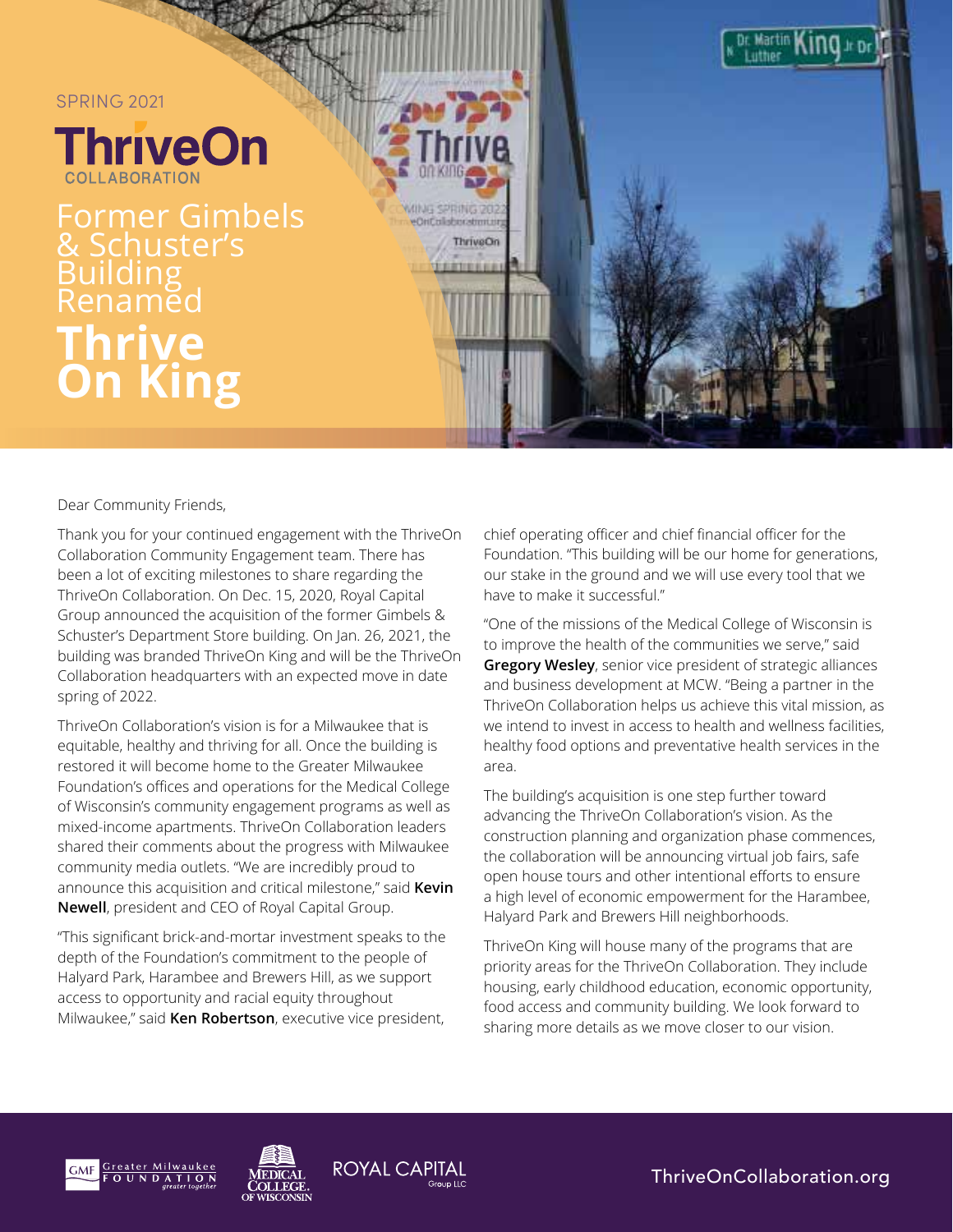# **THRIVE ON COLLABORATION GRANT AWARDEES**

Through the Community Advisory Council's recommendation, the ThriveOn Collaboration recently awarded \$30,000 in grants to support youth, employment training and community-based activities that encourage youth social connections, promote peace and build community cohesion in the Brewers Hill and Harambee neighborhoods: Listed below are the grant recipients.

- **Jacarrie Kicks for Kids** received \$7,500 to support life skills training for youth in the Harambee neighborhood. The program will help young people ages 10 to 18 learn, enhance, and support their transition from adolescence to adulthood through training in proper job interview techniques, computer literacy, resume building, college application assistance, email etiquette and artistic expression. Find out more details at [jk4k.org](https://www.jk4k.org)
- **Imagine MKE** received \$7,500 to engage youth in Harambee and Brewers Hill to create positive, inspirational graphic messages around safety, including posters or podcasts related to the COVID-19 pandemic. Learn more at [imaginemke.org](https://imaginemke.org)
- **Collier's Training Institute** received \$7,500 to work with youth to implement various neighborhood cleanups in the Harambee community. They will support mentorship opportunities that encourage and educate youth on self-love, unity, and team building. Check out its Facebook page to learn more.
- **West Care Wisconsin, Inc**. received \$7,500 for services to help youth in the Harambee neighborhood participate in recreational activities that support their emotional and physical well-being during the COVID-19 pandemic. Required safety measures and COVID-19 guidelines will be followed to ensure the community's health and safety. You can find out more at [www.westcare.com/page/where-we-serve\\_WI](https://www.westcare.com/page/where-we-serve_WI)

#### **THRIVE ON COLLABORATION GRANTS**

The ThriveOn Collaboration second grant cycle opens on May 3, 2021 and applications are due May 31, 2021. More updates on the ThriveOn Collaboration grant opportunities can be found at thriveoncollaboration.org.

### **GREATER MILWAUKEE FOUNDATION GRANTS**

The MKE Responds Fund is currently accepting applications to organizations working in the greater Milwaukee area with communities disproportionately impacted by coronavirus and the economic consequences of the pandemic.

#### **THIRD GRANT CYCLE FUNDING PRIORITY AREAS**

- **Basic Needs** Food access and distribution and temporary shelter support
- **Healthy Birth Outcomes** Access to care and support
- **Early Childhood Education Facility Upgrades** Quality & access improvements
- **Community Capacity** Resident-led neighborhood priorities and solutions
- **Arts & Culture** Visual, performing, and multidisciplinary arts, and arts education
- **Workforce Development** Job creation, job training, job placement, and other workforce strategies

*For more information visit [greatermilwaukeefoundation.org/grant-calendar](https://www.greatermilwaukeefoundation.org/grants/grant-seekers/grant-calendar/)*





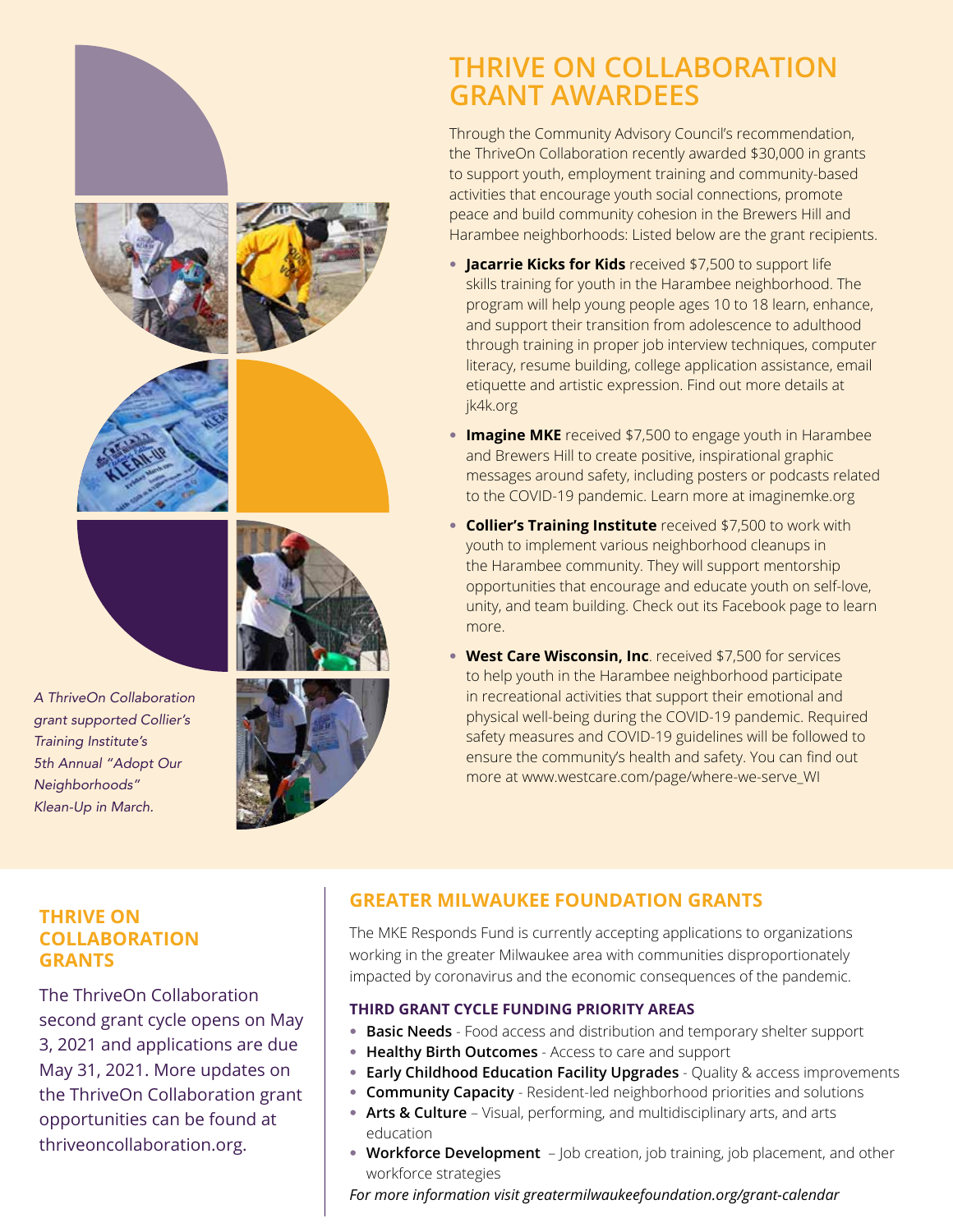

### THRIVEON COLLABORATION ANNOUNCES ENDOWED CHAIR IN HEALTH EQUITY RESEARCH

ThriveOn Collaboration recently announced Leonard Egede, MD, MS, as the appointed endowed chair for the ThriveOn Collaboration. Egede is a professor of medicine, director of the Center for Advancing Population Science and leader of healthy equity research at the Medical College of Wisconsin. Egede has spent 20 years in medicine and joined MCW in 2017. He is putting together a model to address chronic stress people of color are facing as well as systemic racism in health care. More about Dr. Egede can be found at [www.mcw.edu/](www.mcw.edu/departments/center-for-advancing-population-science-caps/people/leonard-e-egede-md-ms) [departments/center-for-advancing-population-science-caps/people/](www.mcw.edu/departments/center-for-advancing-population-science-caps/people/leonard-e-egede-md-ms) [leonard-e-egede-md-ms](www.mcw.edu/departments/center-for-advancing-population-science-caps/people/leonard-e-egede-md-ms)

## THRIVEON COLLABORATION FIRST COMMUNITY GATHERING OF THE YEAR

Seventy-four individuals joined us for ThriveOn Collaboration's first Community Gathering on Feb. 20, 2021. A virtual tour of ThriveOn King highlighted the different components of the building and the historic architecture dating back to the early 1900s. Details about ThriveOn Collaboration's Community Advisory Council's first grant cycle were also shared. We discussed historical figures that have impacted the Halyard Park, Harambee, and Brewers Hill neighborhoods. Community friends had the opportunity to share thoughts about food, and what Black History Month means to them.



JOIN

#### **COMMUNITY GATHERING**

Wednesday, May 19, 2021 5:30-7:30 p.m.

## **VIRTUAL OFFICE HOURS**

Take place weekly Tuesdays from 2:30-3:30 p.m. Please check out thriveoncollaboration.org to learn more

#### **ANTI-DISPLACEMENT FUND**

MKE United established the Anti-Displacement Fund, which provides financial assistance to help ensure that long-time, income eligible homeowners living in near downtown neighborhoods are not displaced due to increasing property taxes associated with rising property values and new developments. To date the Anti-Displacement Fund has funded 93 homeowners in the Harambee, Halyard Park and Brewers Hill neighborhoods. The current application period is closed. The next applications cycle would open fall of 2021.

For more information on the fund, including eligibility requirements and the program application, please contact the MKE United Anti-Displacement Fund Program Administrator, Riverworks Development Corporation, at 414-882-7420 or visit [mkeunited.](http://mkeunited.com/antidisplacementfund) [com/antidisplacementfund](http://mkeunited.com/antidisplacementfund) for details. ThriveOn Collaboration is a supporter of the Anti-Displacement Fund and encourages residents to reach out to Riverworks to learn more.